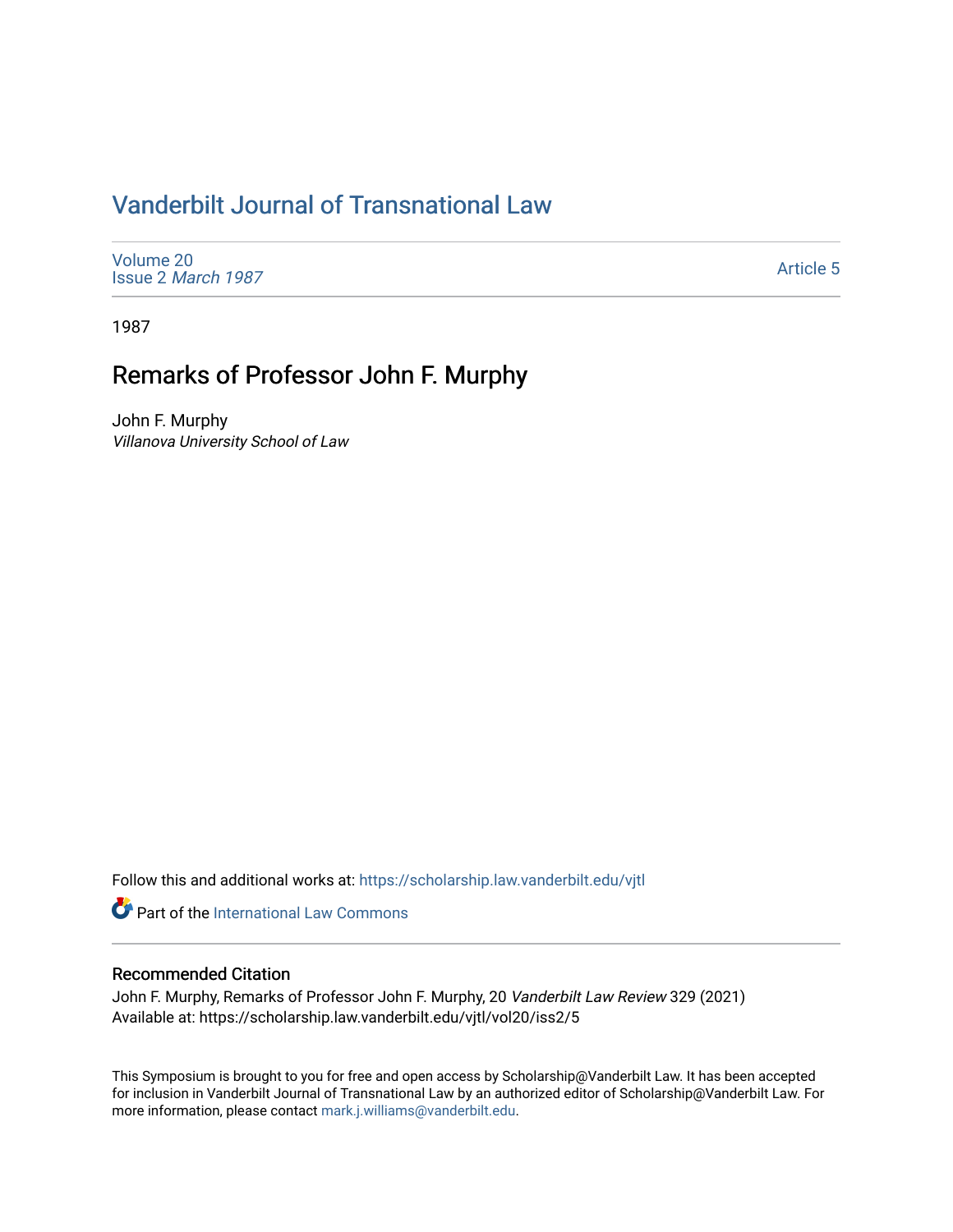## **Remarks of Professor John F. Murphy\***

I'm delighted to be here. Unfortunately I arrived last night so **I've** not had the kind of tour that Tom Franck enjoyed, and I'm going to have to leave this evening, so I'll not have an opportunity to really explore Nashville.

This is my first visit to Vanderbilt, although I have been aware of the fine international law program that Professors Maier and Charney have run here. I've also been long aware of the excellent Journal, and you are to be congratulated on how well this conference has been organized.

It's also a great pleasure to be among old friends. Those of us who have labored in this field for some time are occassionally referred to as the "antiterrorist industry;" indeed, some might accuse us of trying to make the world safe for terrorism. Tom Franck has been sort of in and out of this field. It's good to have his wisdom brought to bear on these problems, and I'm going to refer to Tom's interesting and provocative speech in my remarks this morning.

I have been asked to address the topic of legal responses to state sponsored terrorism. As has been mentioned, I am chairing an American Society of International Law Committee on Responses to State Sponsored Terrorism. You may be interested to know that the mandate from the president of the American Society of International Law, Keith Highet, said that we should focus our attention on responses other than the use of armed force. I think that was wise, because the members of that particular committee would never agree in any way on the subject of military responses to terrorism. I will discuss military responses to terrorism very briefly in my remarks.

Let me tell you what I intend to do in the time that is allotted to me. I will first distinguish between private acts of international terrorism that have no state involvement, much less state sponsorship, and state spon-

<sup>\*</sup> Remarks delivered to the Symposium on State Sponsored International Terrorism, held at the Vanderbilt University School of Law on March **27, 1987.** Professor Murphy teaches at Villanova University School of Law. He is an active member of the American Society of International Law, having served as co-director of the Panel on Legal Aspects of International Terrorism from **1975** to **1980** and is currently serving as Chairman of the Committee on Responses to State Sponsored Terrorism. Professor Murphy has published extensively in the areas of international terrorism, international and domestic security and human rights.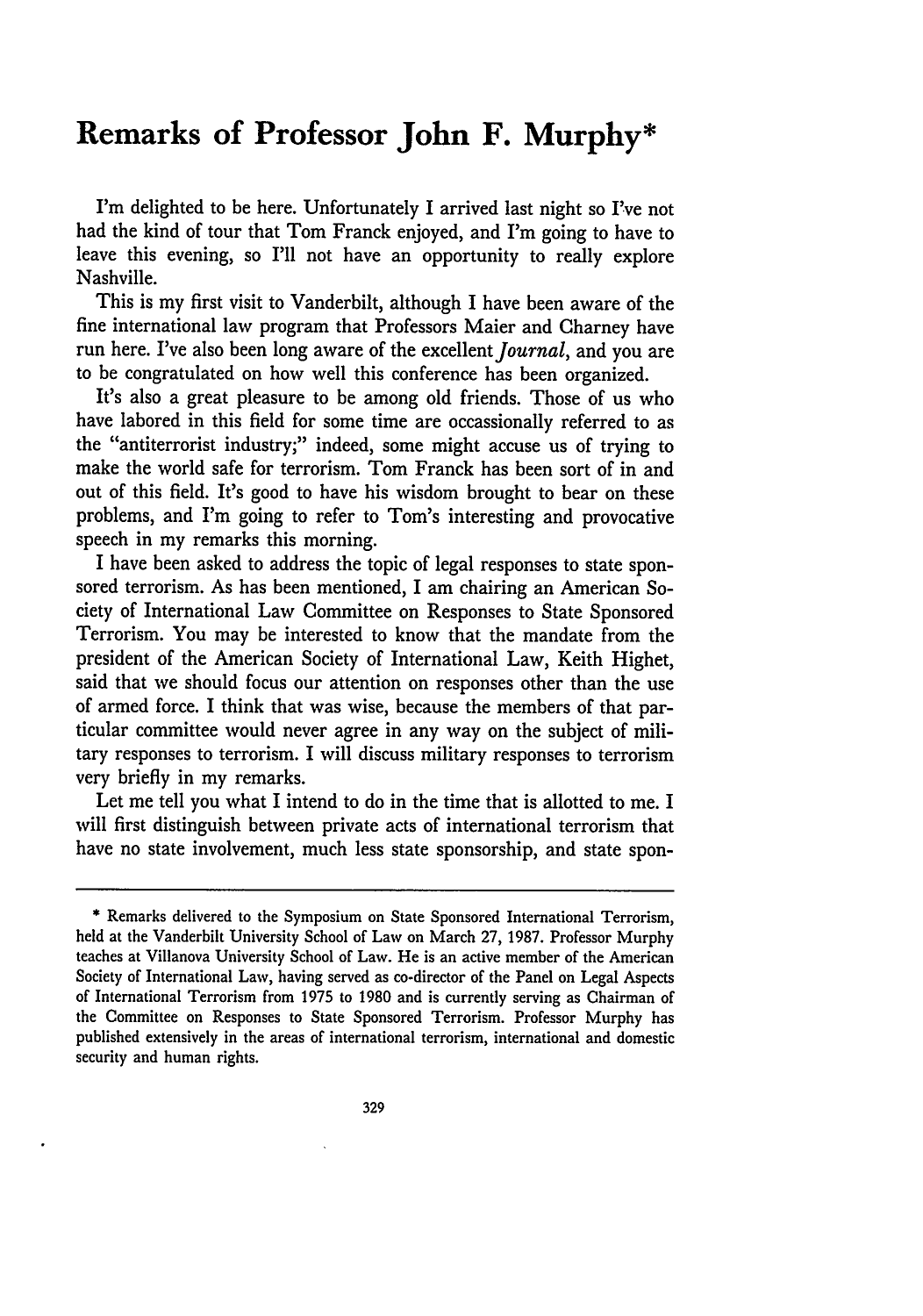sorship of acts of terrorism. I will then discuss some definitional problems, both of terrorism, and of state sponsorship of terrorism and address some of the points Tom Franck raised in his talk. Next, I will turn to possible responses to international terrorism. Responses to terrorism fall along a spectrum from the least coercive to the most coercive. They include the following general categories: First and least coercive, is quiet diplomacy; second, is public protest; third, is the bringing of international and transnational claims, that is, claims that are brought in United States courts but that have a transnational dimension to them; fourth, a topic that Ken Abbott will discuss in more detail later, is economic sanctions; and fifth, is military force.

To begin, a distinction needs to be drawn between private acts of international terrorism and acts of international terrorism that involve state sponsorship. If only private acts of international terrorism are present, we have basically a criminal law problem with an international dimension. Here we find issues of jurisdiction over the crime and of international cooperation, some of the issues Jordan Paust addressed in his remarks.

By contrast, with state sponsored terrorism, instead of cooperating to combat terrorism, states use terrorism to further their interests. With state sponsored terrorism, the primary concern is not criminal law but relations between the victim state and the state sponsoring the terrorism. This, in turn, involves international law norms that place constraints on the use of violence and raises issues similar to those found in the law of armed conflict, namely, what tactics are impermissible regardless of how just the cause is. State sponsorship of terrorism also raises the issue of possible violations of the United Nations Charter, particularly article 2(4), which prohibits threats or the use of force against the territorial integrity and political independence of states.

I'd like to turn now to some definitional questions. Definitional problems have constituted the most serious barrier to effective action in dealing with terrorism, whether it be private acts of individual terrorism or state sponsored acts of terrorism. In a recent article in *Foreign Affairs* Walter Laqueur of the Georgetown Center for Strategic and International Studies, a leading commentator, stated that between 1936 and 1981 there were 109 different definitions of terrorism advanced.' He also pointed out that during recent years the United States Government has advanced at least six different definitions.

The late Richard Baxter, formerly of Harvard University and a judge

**<sup>1.</sup>** Laqueur, *Reflections on Terrorism,* **65 FOREIGN AFF. 86, 88 (1986).**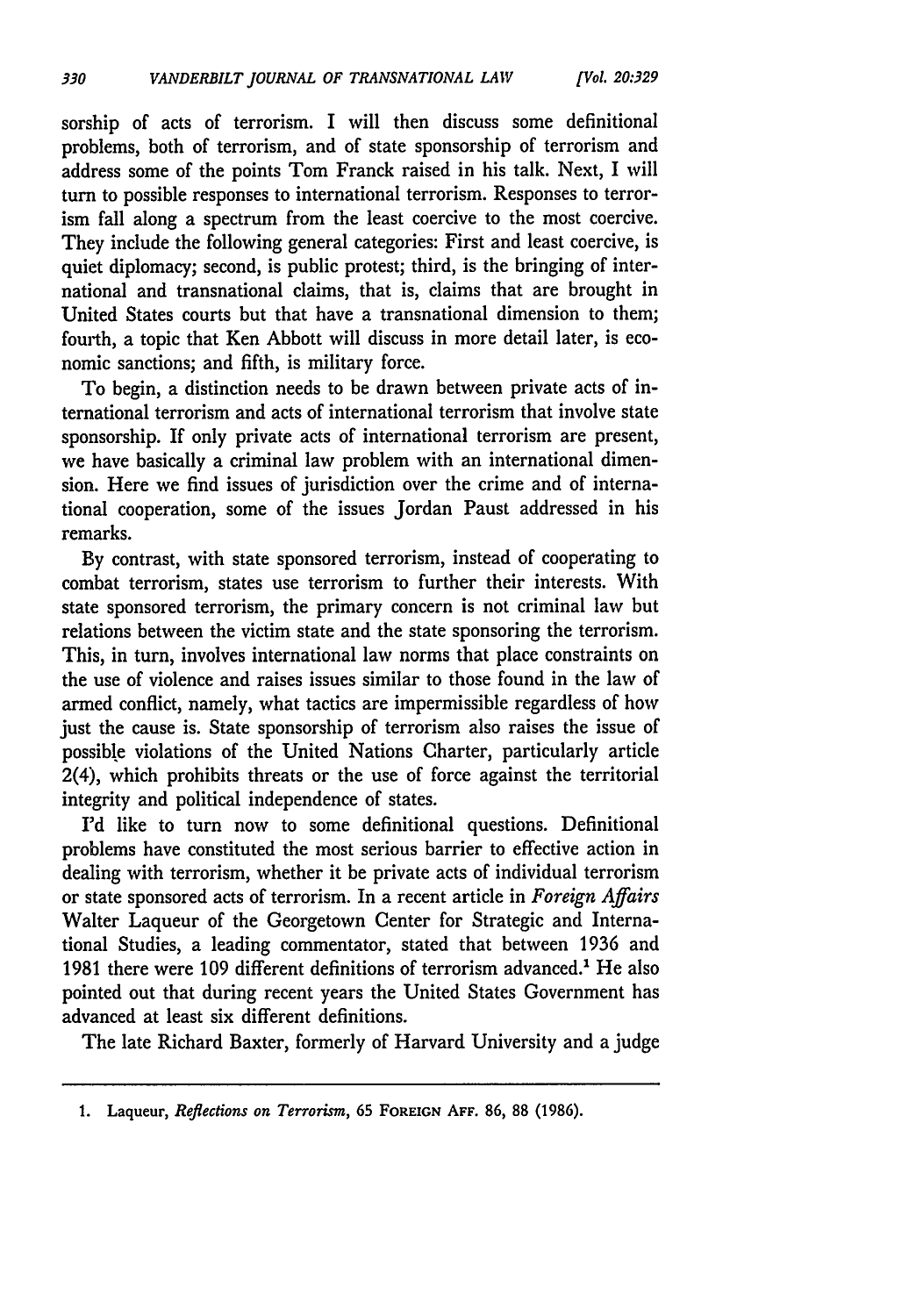*1987]*

on the International Court of Justice, once made an apt comment on the definitional problem. He said, "We have cause to regret that a legal concept of terrorism was ever inflicted upon us. The term is imprecise, it is ambiguous, and, above all, it serves no operative legal purpose." In practice, "terrorism" has been used as a label to pin on one's enemies. This is demonstrated by the well-known cliche that "one man's terrorist is another man's freedom fighter." Ideally, I would suggest that we renounce use of the term "terrorism." I realize, however, that this is not going to happen. Nonetheless, for purposes of legal analysis, we should put the term "terrorism" aside and focus instead on acts that should be regarded as illegal under any circumstances whatsoever.

To the extent that the United Nations has made some progress in dealing with terrorism, it has done so by simply avoiding the problem of defining international terrorism. As you probably know, the United Nations and its specialized agencies have adopted a variety of so-called antiterrorist conventions. These include three conventions in the civil aviation area that proscribe aircraft hijacking and sabotage and treat these acts as international crimes subject to universal jurisdiction.2 There is also a convention proscribing attacks on so-called internationally protected persons, that is, diplomats and other persons such as heads of state enjoying immunity.<sup>3</sup> I might note parenthetically that some commentators have pointed out that it is no surprise that diplomats would get together in the United Nations and draft a convention making it a crime to attack diplomats. Along the same lines, there are conventions against hostage-taking and the theft of nuclear material in transit.<sup>4</sup> The latter convention addresses the possibility of terrorists getting hold of nuclear material.

These conventions do not speak in terms of terrorism. Their drafters decided, for a variety of reasons, that hijackings of airplanes, attacks on airplanes, attacks on internationally protected persons, hostage-taking and the theft of nuclear material in transit are to be regarded as imper-

<sup>2.</sup> Convention for Suppression of Unlawful Acts Against the Safety of Civil Aviation, Sept. **23,** 1971, 24 **U.S.T. 565,** T.I.A.S. No. 7570; Convention for Suppression of Unlawful Seizure of Aircraft, Dec. 16, 1970, 22 **U.S.T.** 1641, T.I.A.S. No. 7192, **860 U.N.T.S.** 105; Convention on Offenses and Certain Other Acts Committed on Board Aircraft, Sept. 14, 1963, 20 **U.S.T.** 2941, T.I.A.S. No. **6768,** 704 **U.N.T.S.** 219.

**<sup>3.</sup>** Vienna Convention on Diplomatic Relations, Apr. **18,** 1961, **23** U.S.T. 3227, **T.I.A.S.** No. 7502, **500** U.N.T.S. **95.**

<sup>4.</sup> International Convention Against the Taking of Hostages, 34 **U.N.** GAOR Supp. (No. **39)** at **23,** U.N. DOC. A/34/39 (1979); Convention on the Physical Protection of Nuclear Material, *opened for signature* Mar. 3, 1980, *reprinted in* 18 I.L.M. 1419 (1979).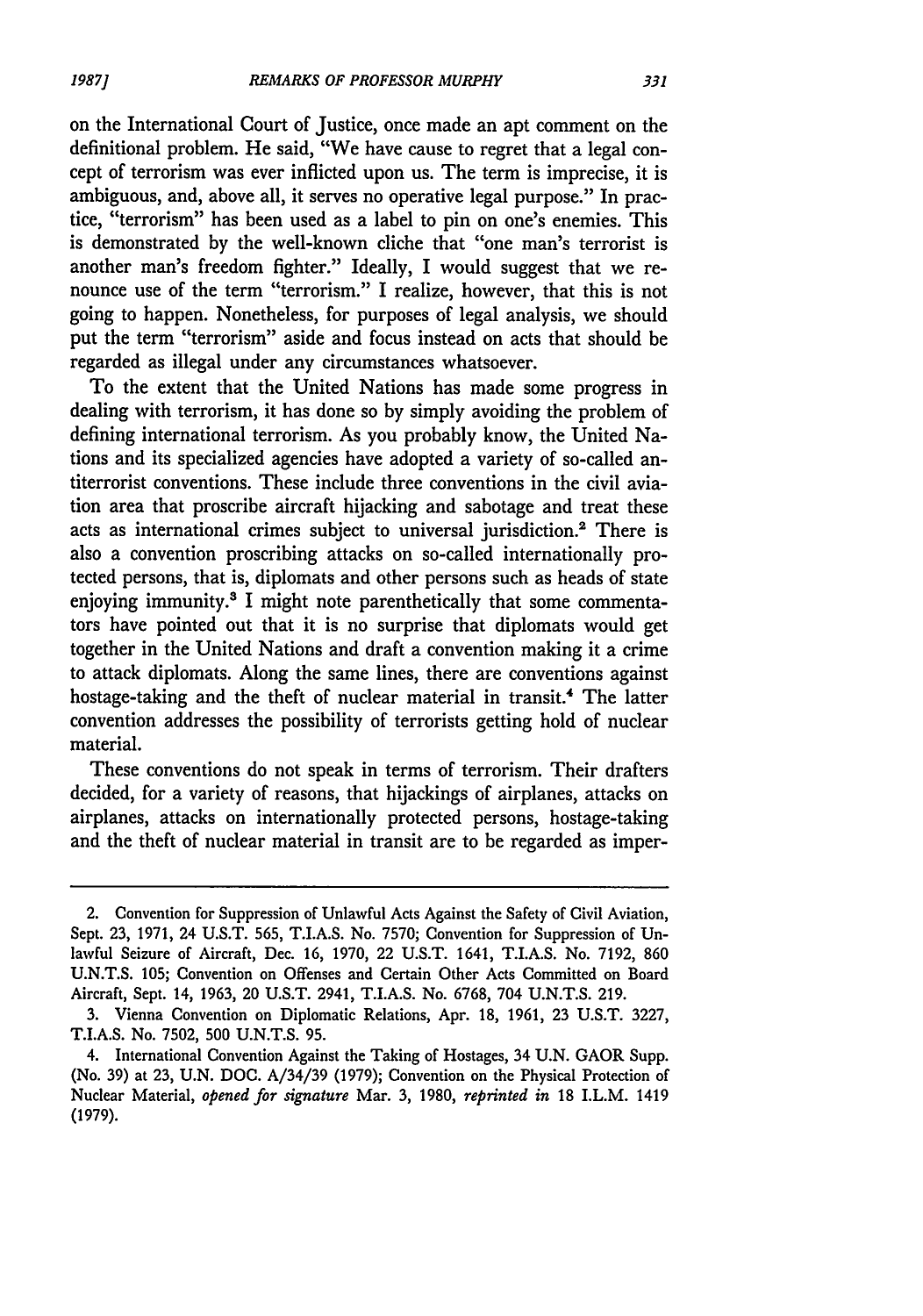missible and that a state party which apprehends a person committing such acts should be required either to extradite the person to a state having jurisdiction over the crime or to submit the person to its own prosecutorial authorities for purposes of prosecution.

I would like now to consider the hypothetical that Tom Franck raised about individuals assassinating Hitler and fleeing to Holland. Assuming both Germany and Holland were parties to a convention making assassination an international crime, the convention would oblige Holland either to extradite these individuals to Germany or to submit them to the appropriate authorities for prosecution. Obviously Holland would choose the latter course of action, and I think it is fair to say that those authorities would exercise prosecutorial discretion in deciding not to bring an action. Alternatively, if the perpetrators of the assassination were tried and convicted, the penalty imposed would be very minor indeed.

But the basic issue is whether we should, as the sophist would suggest, regard assassination as legally permissible under certain circumstances and, if so, whether we should adopt this proposition as a matter of law in the form of legislation or a treaty. In my view, there is a grave danger in adopting such a proposition as a legal concept because this would open loopholes to the fundamental prohibition against assassination. Clever lawyers could use such a loophole to justify assassinations of more questionable morality than that of Hitler.

To illustrate the problem further, consider the aircraft hijacking situation. The approach taken in the aircraft hijacking conventions is, I suppose, to use Tom Franck's term, idiots' law, but it includes the extradite or prosecute alternative as I mentioned. A particularly interesting example of a bilateral anti-aircraft hijacking convention is the United States-Cuba Memorandum of Understanding on Hijacking of Aircraft and Vessels and Other Offenses [the Memorandum].<sup>5</sup> It provides that if any person hijacks an aircraft or vessel registered under the law of one party to the territory of another party, the party whose territory the hijacker reached shall either return the hijacker to the party of registry or bring the hijacker before its courts for trial in conformity with its laws for the offense punishable by the most severe penalty according to the circumstances and seriousness of the acts. Thus the Memorandum incorporates the extradite or prosecute formula but does so in a more meaningful way than do the multilateral antiterrorist conventions. Unlike the multilateral conventions, the Memorandum requires that the accused actually be tried and not merely be submitted "for the purpose of prosecution."

<sup>5.</sup> Memorandum of Understanding on Hijacking of Aircraft and Vessels and Other Offenses, Feb. 15, 1973, United States-Cuba, 24 U.S.T. 737, T.I.A.S. No. 7579.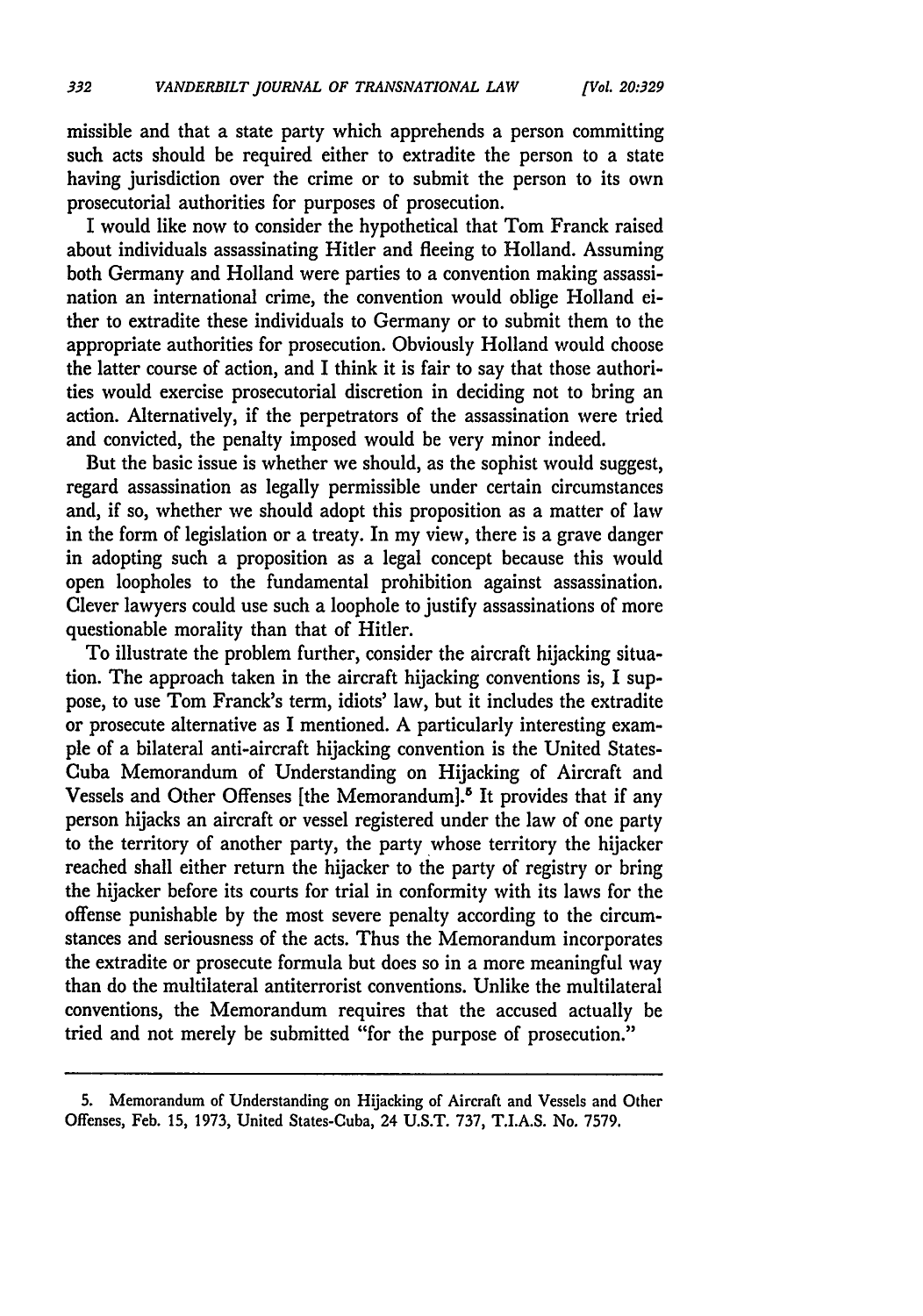At the same time, the Memorandum severely limits the extent to which the state party where the hijacker arrives may take his motivation into account in prosecuting him. It provides, in pertinent part, that there may be taken into consideration:

any extenuating or mitigating circumstances in those cases in which the persons responsible for the acts were being sought for strictly political reasons and were in real and imminent danger of death without a viable alternative for leaving the country, provided there was no financial extortion or physical injury to the members of the crew, passengers, or other persons in connection with the hijacking.8

In 1976 the Memorandum was denounced by Cuba on the ground that the United States had failed to control anti-Castro terrorists who had planted a bomb on a Cuban civilian aircraft. Nonetheless, Cuba has continued either to prosecute hijackers or to extradite them to the United States. I would suggest that the Memorandum is an attempt to meet the kind of concern that Tom Franck was raising without excusing the acts of hijacking planes and ships.

Let me come back to the very important question of definition. I agree absolutely with what Tom Franck suggested-he called it deconstruction-that is, narrowing the scope of the international law of terrorism to include only particular acts that all decent people find impermissible. Even under this approach, however, there are currently gaps in the law. For example, acts that the law of armed conflict regards as terrorism or war crimes, such as bombings that deliberately target a civilian population with no justification of military necessity, do not fall within the parameters of international law if they occur outside of a situation covered by the law of armed conflict. The bombing of or the deliberate attacks on civilians seem to me to pose perhaps the most difficult problem that Tom Franck identified in his discussion of the distinction between idiots' law and sophists' law. To illustrate, I assume that South Africa's apartheid system enjoys little, if any, support in this room. Some persons here may support a liberation group such as the African National Congress using force against the government in order to force them to abandon apartheid. The question I would pose to you is whether targeting of the South African civilian population by the African National Congress should be regarded as criminal behavior and subject to penal penalties. Those who argue that it should not claim that if the cause is just, any means are acceptable. The law of armed conflict has traditionally rejected this proposition, but it's one that enjoys substantial support among

*<sup>6.</sup> Id.* at 738.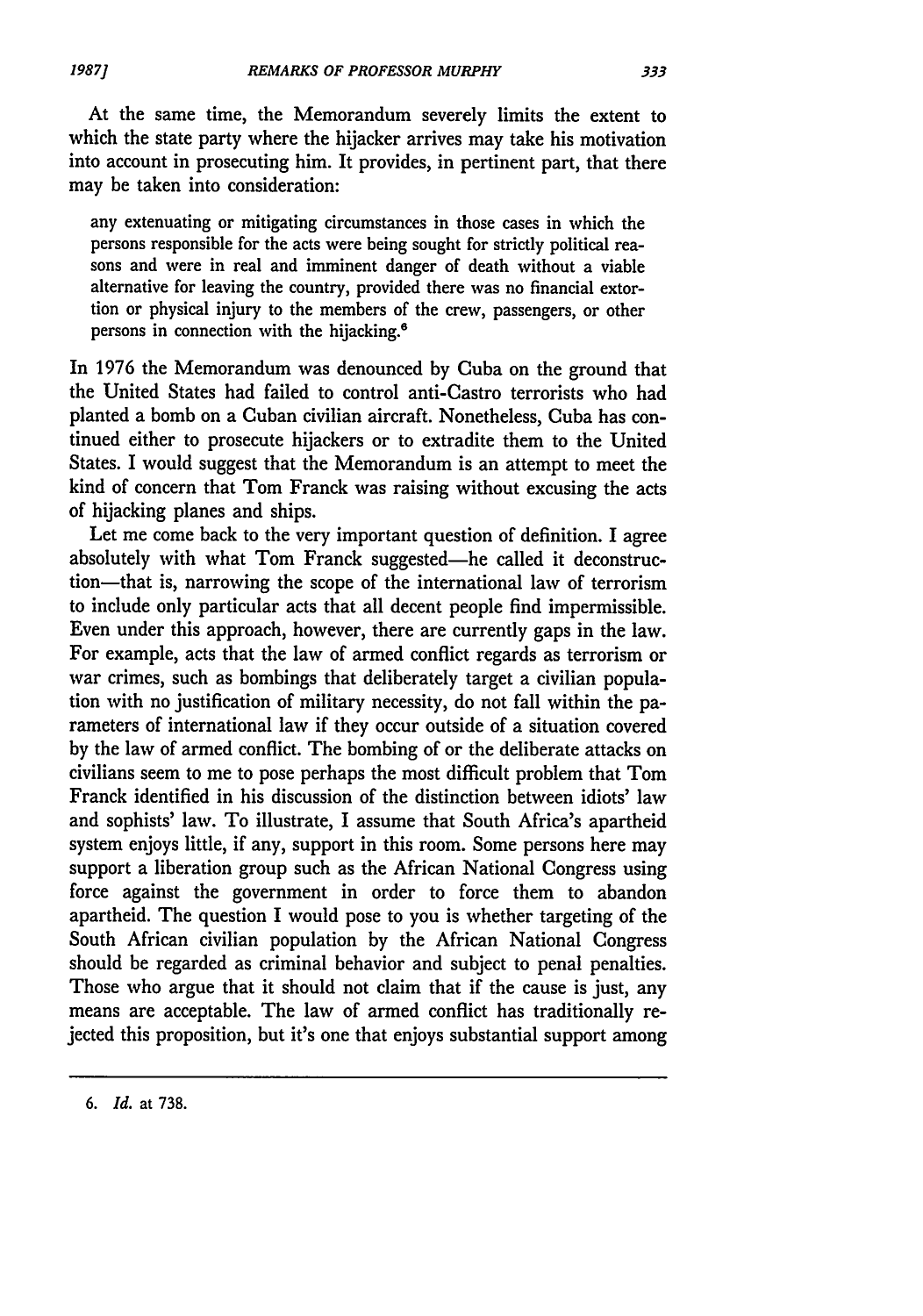states today.

It is also important to define state sponsorship of terrorism and to distinguish it from state support. State support of terrorism is a much broader concept than state sponsorship. One can argue that any country that fails to fulfill its obligations under the antiterrorist conventions or any country that generally provides safe haven for people who have engaged in terrorist acts, is lending support to terrorism. But one must distinguish between such actions and state sponsorship of terrorism where the state uses terrorism as a tactic to further its interests as it sees them.

State sponsorship and the issue of how to define terrorism are inextricably intertwined. If you label your adversaries as terrorists and any country that supports them as sponsoring terrorism, there is no chance whatsoever of reaching agreement on how to define and deal with terrorism or with the problem of state sponsorship of terrorism. In contrast, if you define terrorism narrowly and avoid using the term as a political label to pin on your enemies and agree to prosecute anyone who engages in such acts, even if you approve of their cause, you may be able to deal effectively with individual acts of terrorism as well as with states that sponsor them. So take your favorite liberation group. If, for example, you support the Contras and Contras engage in these impermissible acts, you should not only condemn the acts but be willing to prosecute those responsible for them. The same should be true if members of the African National Congress or the Irish Republican Army committed the terrorist acts. In short, there is an overriding need to try, to the extent that we can, to reach agreement on those acts that we cannot justify as a legal matter under any circumstances.

I would like to turn now to the question of possible responses to state sponsorship of terrorism. I think it's important to recognize that although we are talking about legal responses to state sponsored terrorism, the legal dimension is only part of the picture. The diplomatic, political, economic and social dimensions are equally if not more important.

Quiet diplomacy is the first option on the least coercive end of the spectrum. And there is room here for more creative diplomacy. Consider for a moment Irangate or Contragate. There was nothing inherently wrong with the United States attempting to approach Iran about the problem of its sponsorship of terrorism. It would seem appropriate for the United States to negotiate with Iran over this issue, negotiations that would necessarily involve some concessions by the United States. The problem was that it simply made no sense for the Administration to give arms to Iran in an effort to induce it to stop its sponsorship of terrorism.

If quiet diplomacy doesn't work, public protest may be helpful. The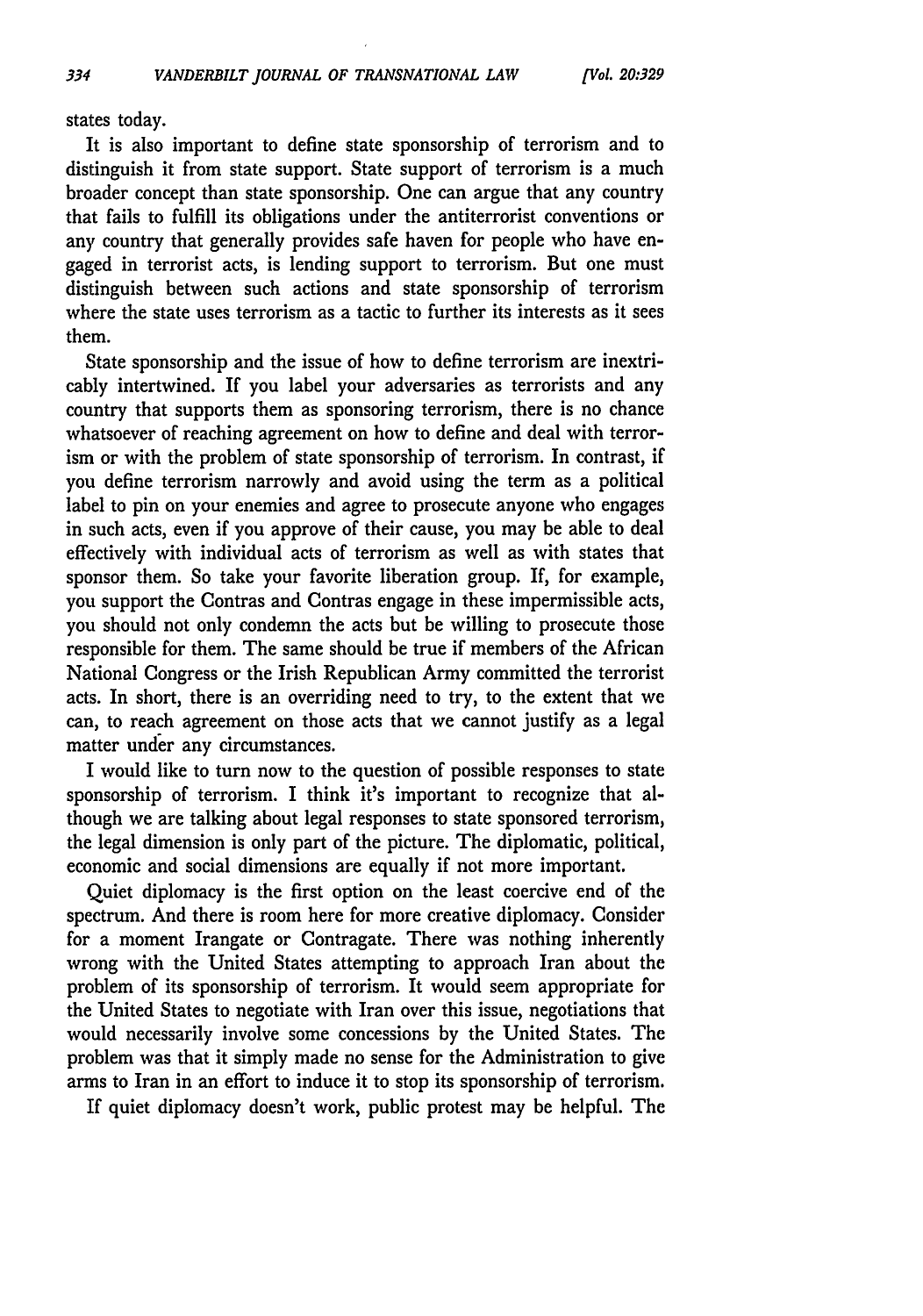larger the number of states that protest, the better. To obtain widespread condemnation of the acts, we need to have a narrow definition of terrorism. We have to show that the state involved is supporting acts that any fair-minded individual would regard as impermissible. Moreover, I suggest that such public protests should include an allegation, with supporting analysis, that the state has violated international law as well as general principles of morality. This could add weight to the argument.

The third possible response, which we might couple with public protest, is the bringing of international and transnational claims. International claims might be brought in various forums. They might be brought in the political bodies more often. It has always struck me as ironic that the United States usually finds itself in the United Nations defending itself against claims brought **by** states like Libya that sponsor terrorism. To my knowledge, the United States has not taken the initiative in the United Nations to charge Libya and like-minded states with sponsoring terrorism. This should be done.

There is also the possibility of some kind of international adjudication. This could take the form of international arbitration or a suit before the International Court of Justice. For example, if part of the United States problem with Libya was truly over the status of the Gulf of Sidra, it is hard to imagine a more appropriate issue for international arbitration. However, the United States made no attempts to submit that issue to international arbitration.

With respect to the International Court of Justice, as you know, the United States has withdrawn from the court's so-called compulsory jurisdiction. It is still possible, however, for the United States to go before the Court **by** reason of special agreement or under compromissory clauses in multilateral or bilateral treaties. Remember that the United States brought a successful action against Iran before the International Court of Justice for actions that one can describe as state sponsored terrorism.<sup>7</sup> And it is interesting to note that, at least the last time I looked, the government of Iran was still a party to two of the treaties and conventions that the Court relied on in that case in assuming jurisdiction, namely, the Convention on the Prevention and Punishment of Crimes Against Internationally Protected Persons, Including Diplomatic Agents, and of all things, a United States-Iran Amity and Friendship Agreement.8 Both agreements have compromissory clauses **whifh** allow one

**<sup>7.</sup>** United States Diplomatic and Consular Staff in Tehran (U.S. v. Iran), **180** I.C.J. **3** (Judgment of May 24).

**<sup>8.</sup>** Convention on Prevention and Punishment of Crimes Against Internationally Protected Persons, Including Diplomatic Agents, Dec. 14, **1973, 28 U.S.T. 1975,** T.I.A.S.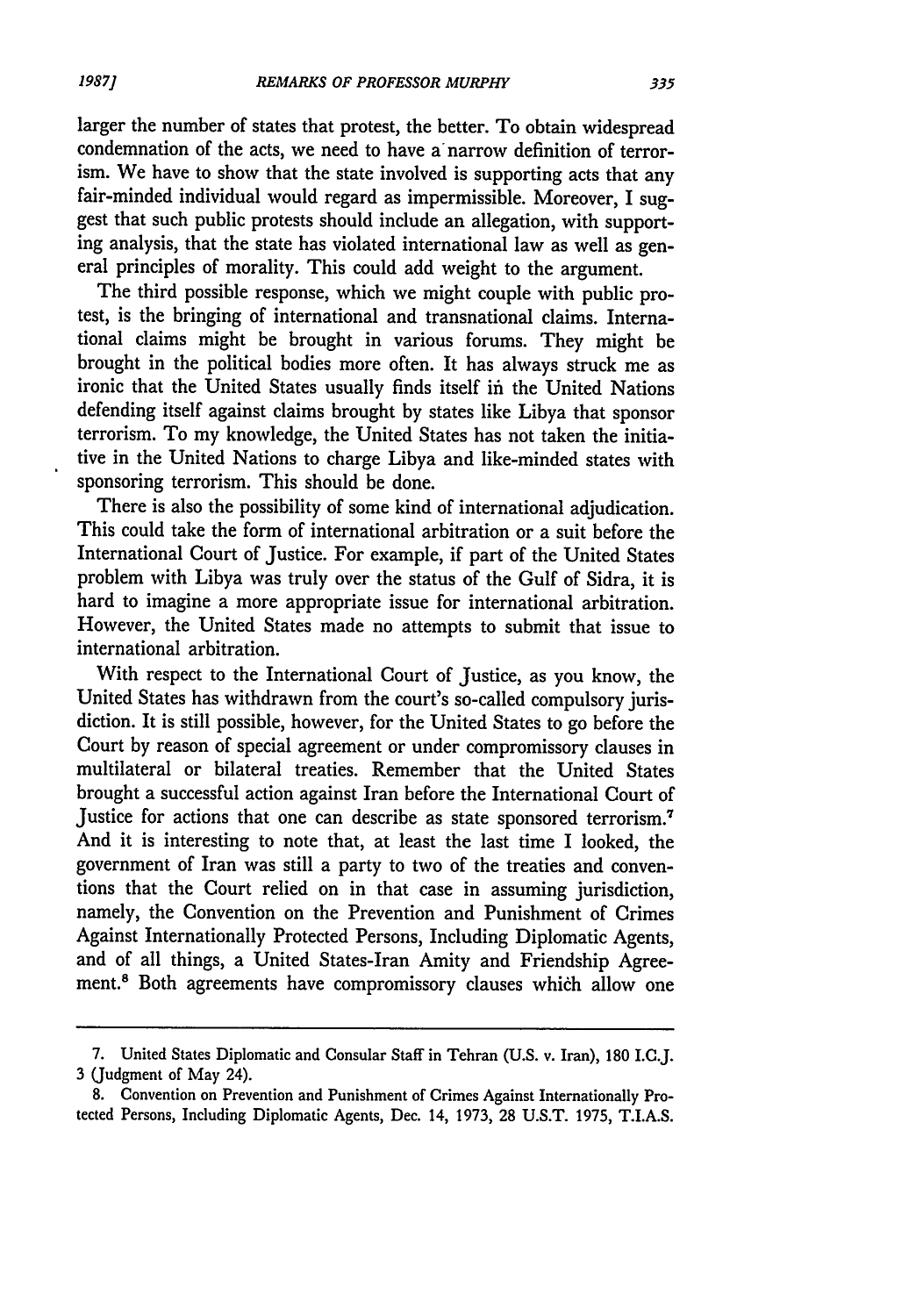party to refer a dispute regarding the agreement to the International Court of Justice even if the other party to the dispute objects to the Court's jurisdiction.

We should also give more thought to bringing claims against friendly states that violate their obligations under applicable treaties. One thinks of Italy, **Egypt** and Yugoslovia in the case of the *Achille Lauro.* According to various reports, France and Italy have been making special deals with terrorists that allow them to use their territories as bases for attacks in exchange for promises not to attack French or Italian targets. It would be worth exploring whether such arrangements violate applicable provisions of treaty law or norms of customary international law.

An example of a transnational claim would be an action in a United States court, either against a country like Libya or against an organization that is identified as sponsoring terrorist acts, such as the Palestine Liberation Organization. There have been some cases such as the *Tel-*Oren case,<sup>9</sup> in which such claims did not succeed, but it is possible that such claims might succeed in the future. One proposal currently under consideration, for example, is that we adopt legislation, let's say a variant of the Racketeer Influenced Corrupt Practices Act,<sup>10</sup> which would allow civil claims against states and organizations that support terrorism.

The area of economic claims is going to be addressed **by** Ken Abbott, and I look forward to his remarks this afternoon. I would make just one or two comments. First, some of you may be aware of the Bonn Declaration."1 The Bonn Declaration is a political statement that was entered into in **1978 by** the countries participating in the economic summit at Bonn. It calls for the cutting off of air service between countries that lend support-that is, by refusing to prosecute or extradite-to terrorists who hijack airplanes; its scope is limited to the hijacking of airplanes. The Bonn Declaration, a non-binding political statement, was applied with some difficulty to Afghanistan in connection with the hijacking of a Pakistani airliner to Afghanistan. It has not been applied since. It was not applied against Lebanon in the case of the TWA **847** hijacking, although the United States unilaterally imposed certain sanctions against Lebanon.

I am not sanguine about the usefulness of military force against states sponsoring terrorism. The issue posed in law reviews and at conferences

No. **8532, 1035 U.N.T.S. 167;** Treaty of Amity, Economic Relations, and Consular Rights, Aug. **15, 1955,** Iran-United States, **8 U.S.T. 899, T.I.A.S.** No. **3853.**

**<sup>9.</sup>** Tel-Oren v. Libyan Arab Republic, **726 F.2d 774 (D.C.** Cir. 1984).

**<sup>10. 18</sup> U.S.C.** §§ **1961-68 (1982).**

**<sup>11.</sup>** Bonn Declaration on Hijacking of **1978,** *reprinted in* **17** I.L.M. **1285 (1978).**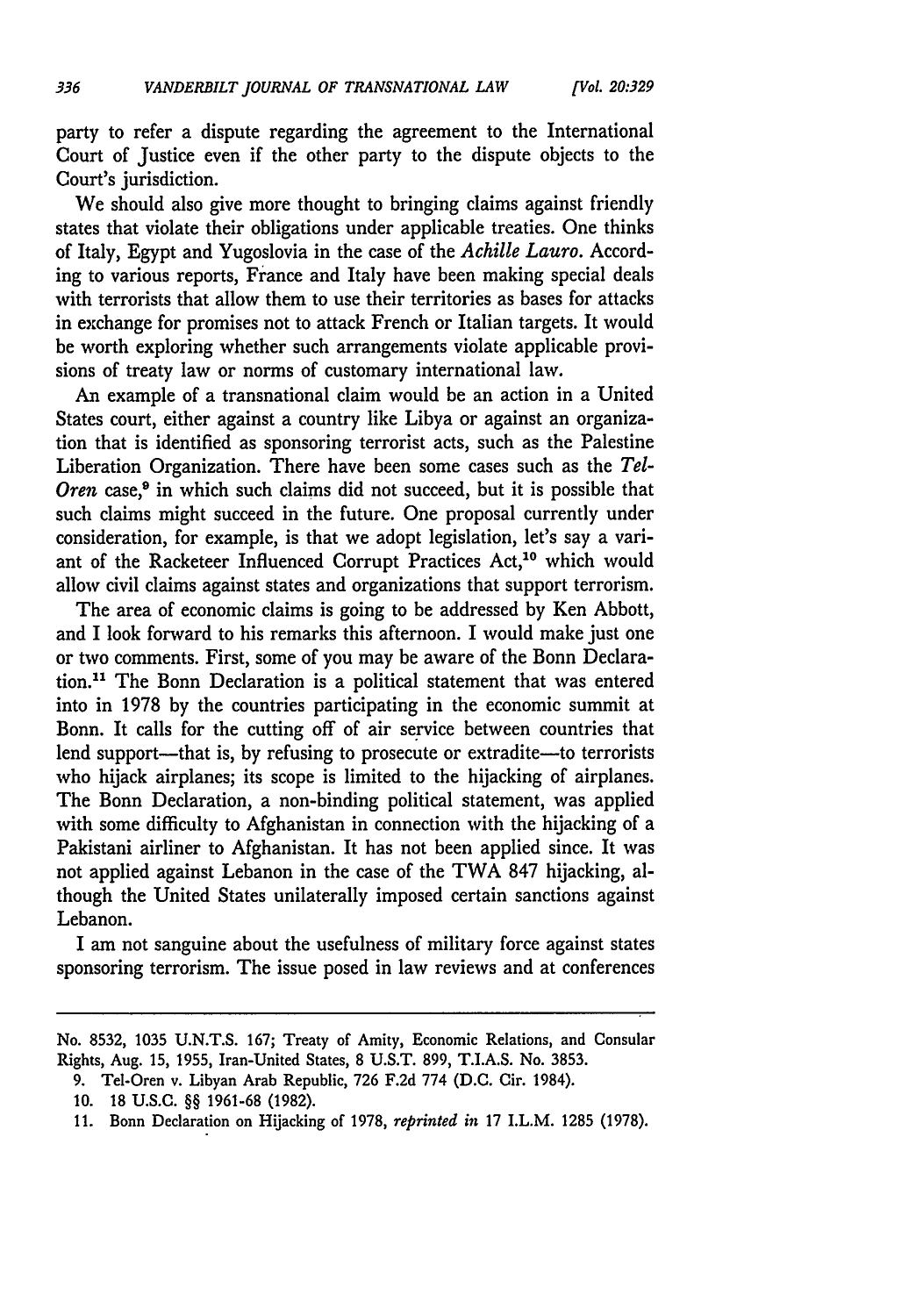I've attended is whether armed force can be justified as an act of selfdefense under article 51 of the United Nations Charter. Relatively little attention has been paid to requirements under the Charter to exhaust all peaceful means of settling disputes between states. Also, article 27 of the United Nations Charter provides that if other peaceful means of resolving disputes do not succeed, the parties to the dispute *shall* refer it to the Security Council. Disputes over terrorism, to my knowledge, have seldom been referred to the Security Council. In this connection, the Gulf of Sidra incident is troubling. In my view, the Gulf of Sidra incident resulted not from a dispute over the freedom of the high seas but rather from United States designs to provoke a military response by Libya. This strategy resulted in a variety of violent events and ultimately in the bombing of that country. Arguably the move of the large United States fleet into the Gulf of Sidra violated the obligation of the United States under the United Nations Charter to exhaust all means of peaceful settlement of disputes.

Finally, as some of you may know, Seymour Hersh, in *The New York Times Magazine,* claimed that the intent of the Reagan Administration in the bombing of Libya was to kill Quaddafi.<sup>12</sup> That is, the intent was to hit his tent, which included his wife and various children as well as Quaddafi. Assuming, *arguendo,* that the United States could use military force against Libya for its sponsorship of terrorism, the issue arises whether an intent to kill Quaddafi with the likelihood of killing members of his family as well is consistent with the law of armed conflict. Thank you very much.

<sup>12.</sup> Hersh, *Target Qaddafi,* N.Y. Times Magazine, Feb. 22, 1987, at 16, col **1.**